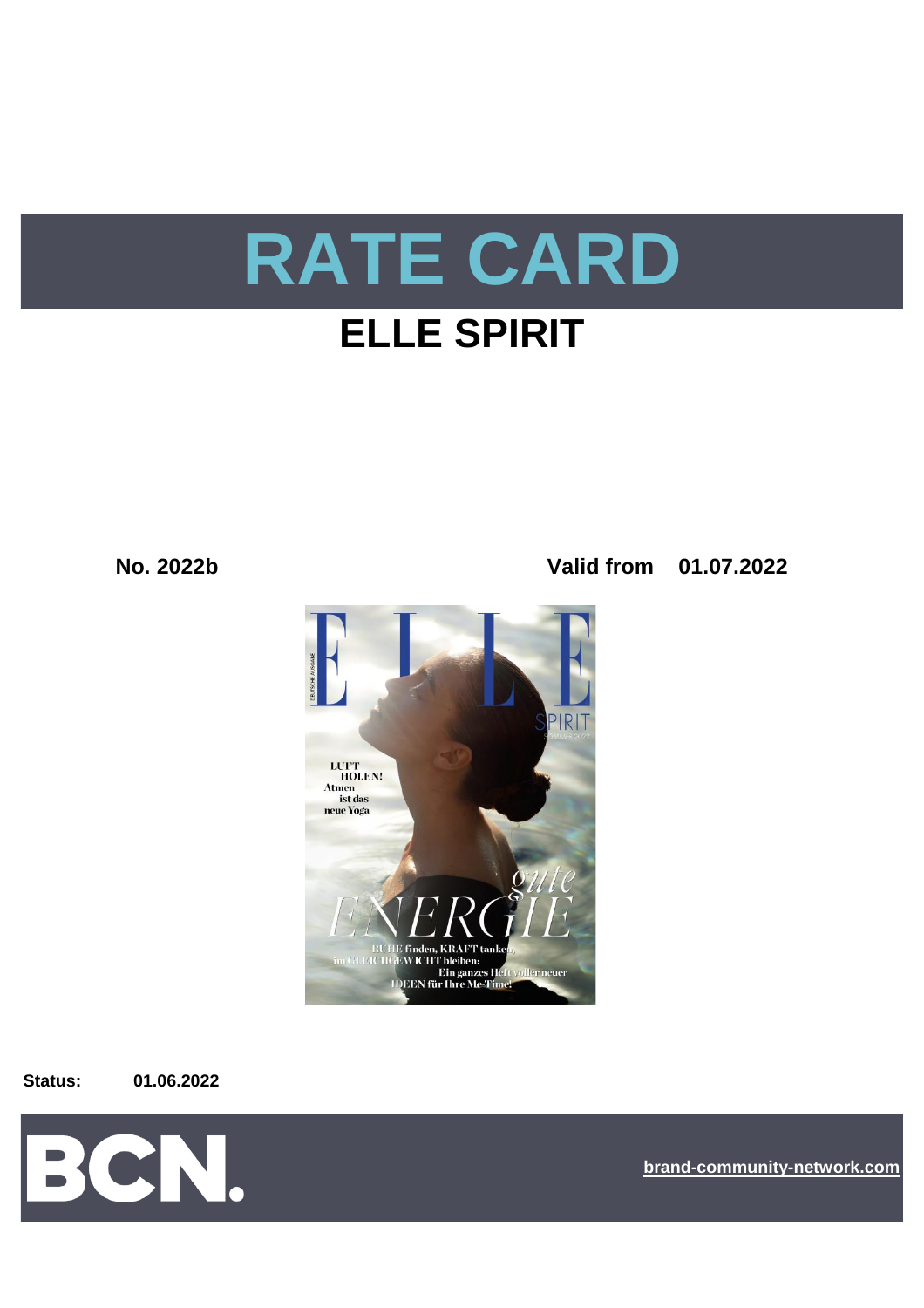## **PUBLISHER'S DATA**

Burda Hearst Publishing GmbH Commerzbank AG D-81925 München BIC: DRES DEFF 680

P +49 89 9250 1294 [elfi.langefeld@burda.com](mailto:elfi.langefeld@burda.com) **Terms of payment:**

#### **Print Management/Placement**

Gudrun Nauder AdTech Factory GmbH Arabellastraße 23 D-81925 München P +49 89 9250 2132 [gudrun.nauder@adtechfactory.com](mailto:gudrun.nauder@adtechfactory.com)

## **Ad Management/Order Management Terms and conditions:**

AdTech Factory GmbH Hauptstraße 127 D-77652 Offenburg [orders@adtechfactory.com](mailto:orders@adtechfactory.com)

**Frequency of publication & on sale date** 2x yearly, Wednesday (subject to change) [duon-portal.de/](https://duon-portal.de/)

Munich, PZN 511222

#### **Publisher Bank accounts: Bank accounts:**

Arabellastraße 23 IBAN: DE54 6808 0030 0723 4120 00 UniCredit Bank AG **Brand Director IBAN: DE19 7002 0270 0015 0249 05** Elfi Langefeld BIC: HYVEDEMMXXX

Invoices are due in net 30 days after the invoice date. The publisher guarantees a 2 per cent discount for advance payments, provided that the invoice amount is submitted on the publication date of the issue in which the advertisement is published at the latest and no older invoices are outstanding. In the event that the payment target is exceeded, default interest pursuant to Clause 11 of the Terms and Conditions of 5 per cent is calculated based on the respective base rate pursuant to Section 1 (1) of the German Discount Rate Transition Law (Diskontsatz-Überleitungs-Gesetz– DÜG). All prices are net prices. The statutory value-added tax is added. Direct debit is possible.

All ad orders are exclusively carried out pursuant to the General Terms and Conditions. These have to be requested directly from BCN or can be viewed online at:

T +49 781 84 2708 [brand-community-network.com/terms-conditions](https://bcn.burda.com/terms-conditions)

### **Guaranteed circulation:**

Information on guaranteed circulation can be find here: [brand-community-network.com/landingpages/garantieauflagen/](https://bcn.burda.com/garantieauflagen)

### **Technical data:**

For current and binding technical data, log onto duon-portal.de. Also available as PDF download.

### **Place of publication Delivery of printer's copy:**

Please upload all copies electronically to duon-portal.de. For support please e-mail support@duon-portal.de or call +49 40 37 41 17 50.

### **General legal notice:**

The warranty claims specified in the publishers' general terms and conditions apply only when the certified technical requirements and standards published on the DUON portal have been fulfilled as well as the delivery has been carried out via the DUON portal. This also holds when data are provided without proof.

### **Online advertisement booking:**

The current, binding technical advertisement bookings can also be sent via the online booking system:

[obs-portal.de/](https://www.obs-portal.de/)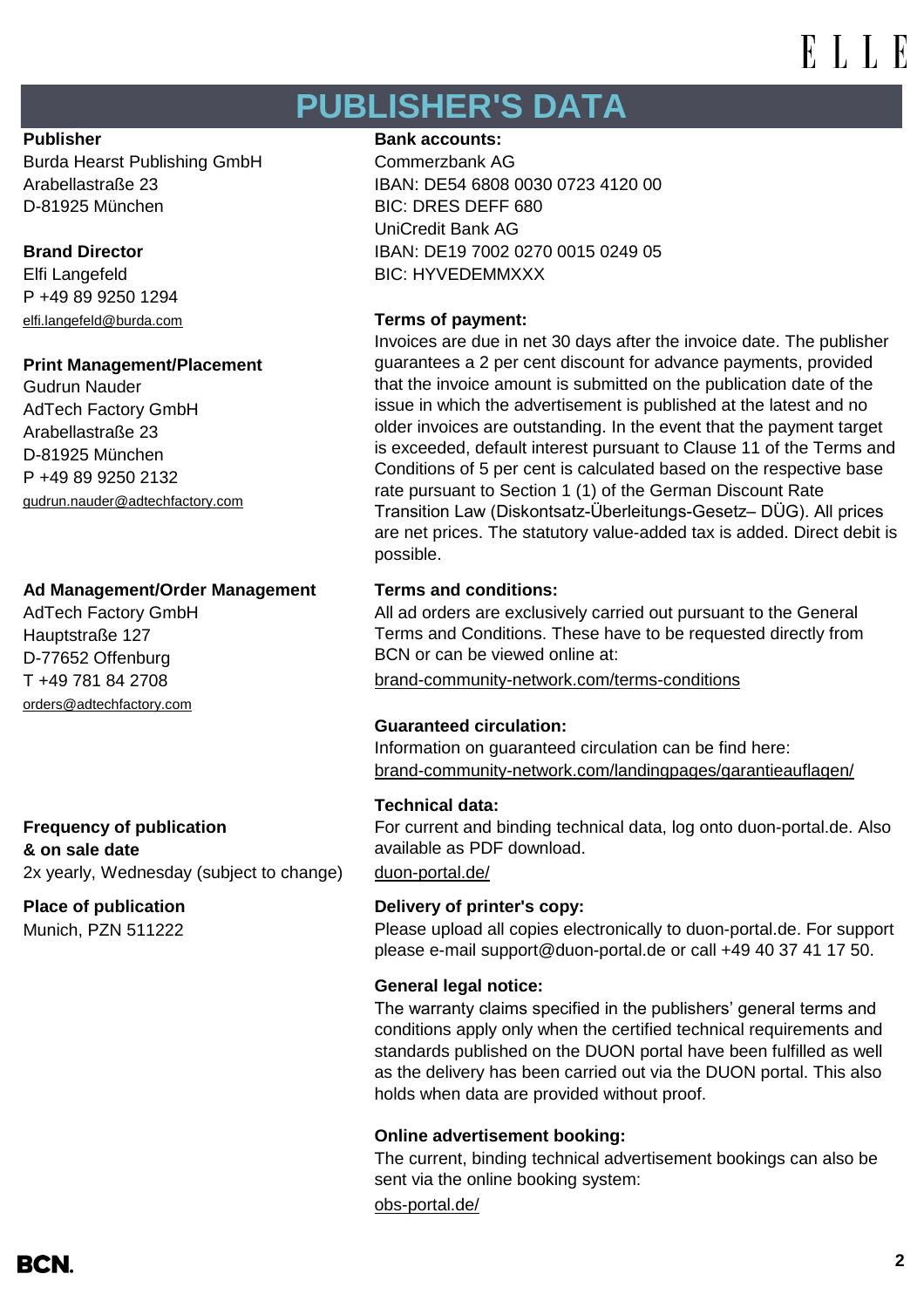# **FORMATS & RATES**

| Format               | <b>Placement</b>      | <b>Bleed format*</b> | Rate                  |
|----------------------|-----------------------|----------------------|-----------------------|
| $2/1$ page           | Standard              | 406 x 275            | 42,400 €              |
| $1/1$ page           | Standard              | 203 x 275            | 21,200 €              |
| 1/2 Seite vertical   | Standard              | 100 x 275            | 15,900 €              |
| 1/2 Seite horizontal | Standard              | 203 x 135            | 15,900 €              |
|                      |                       |                      |                       |
| $2/1$ page           | <b>Opening Spread</b> | 406 x 275            | 55,200 €              |
| $1/1$ page           | Outside back cover    | 203 x 275            | 29,700 €              |
|                      |                       |                      | *width x height in mm |

#### **Advertorials:**

[brand-community-network.com/advertisin](https://bcn.burda.com/advertisingsolutions/print/native-ads)gsolutions/print/native-ads Formats and prices for advertorials created by the editorial team on request. For more information, please visit

#### **Consecutive Ads:**

Surcharge on two or more adverts on consecutive partial-page ads: 10%

#### **Fixed placements:**

Agreed fixed placements (e.g. first for a business line, commodity group, etc.) entitle the publisher to bill a placement surcharge.

## **Type area format:**

On request.

**Digital rate card:** Please find the digital rate card here: [brand-community-network.de/advertisingsolutions/digital/prices](https://bcn.burda.com/advertisingsolutions/digital/prices)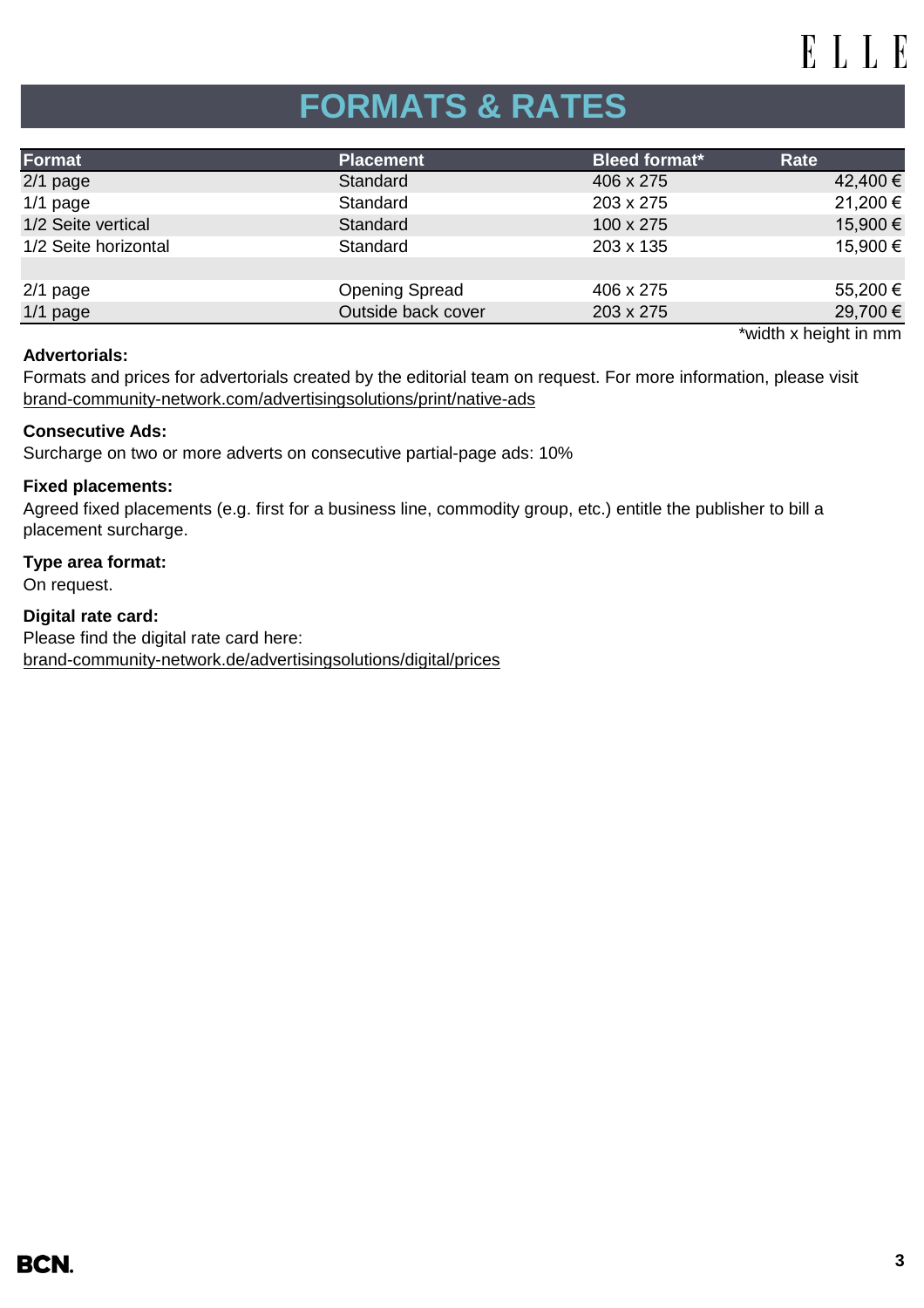# **AD SPECIALS**

| Prices apply for the booking of at least the entire<br>domestic print run. |
|----------------------------------------------------------------------------|
|                                                                            |
|                                                                            |
|                                                                            |
|                                                                            |
| A minimum run of 50.000 copies applies for all                             |
| ad specials.                                                               |
|                                                                            |
|                                                                            |
|                                                                            |
|                                                                            |
|                                                                            |
|                                                                            |
|                                                                            |
|                                                                            |
|                                                                            |
|                                                                            |
|                                                                            |

**All tariff ad specials are eligible for discount and count towards the annual agreement commitment.**

#### **Calculation basis:**

The calculation basis is the planned circulation or IVW quarterly report upon order confirmation, exclusive of the respective e-paper copies.

#### **Delivered quantity:**

The delivered quantity is based on the planned print run or IVW quarterly report valid at the date of the order confirmation, plus 2 % surplus. In order to react to circulation fluctuations at short notice, we recommend contacting our Print Management/Placement (see "Your Personal Contacts" page) one more time before production start.

#### **Delivery address and deadline:**

Please find the delivery address and deadline on the respective order confirmation. An incoming goods inspection does not take place at the printing plant.

#### **Conditions of delivery:**

Ad specials must be delivered in accordance with the guidelines of the Bundesverband für Druck und Medien (German Association of Print and Media), and be clearly marked with the name of the publication and issue. The material must be delivered, carriage paid, to the address where it will be processed.

#### **Order and cancellation date:**

See "special closing dates" on page "Schedule & Topics Print"; due to limited availability, we strongly recommend booking as early as possible.

#### **Proviso:**

Should any processing problems arise, completion of the circulation takes priority over ad special processing.

#### **AdSpecial Portal:**

Binding technical information on Ad Specials and information on deadlines, samples and delivery for the participating objects is available for download at adspecial-portal.de

**Glued-on inserts:** The basis is a 1/1 carrier advertisement.

#### **Sample products:**

An additional postal fee applies to samples and objects over 2.5 mm thickness.

#### **Samples:**

Samples must be presented by the closing date at the latest. For product samples 50 pieces are required up front. For all other ad specials a minimum of 5 samples are required. To be sent: AdTech Factory, Print Management, Hauptstraße 127, 77652 Offenburg, Germany.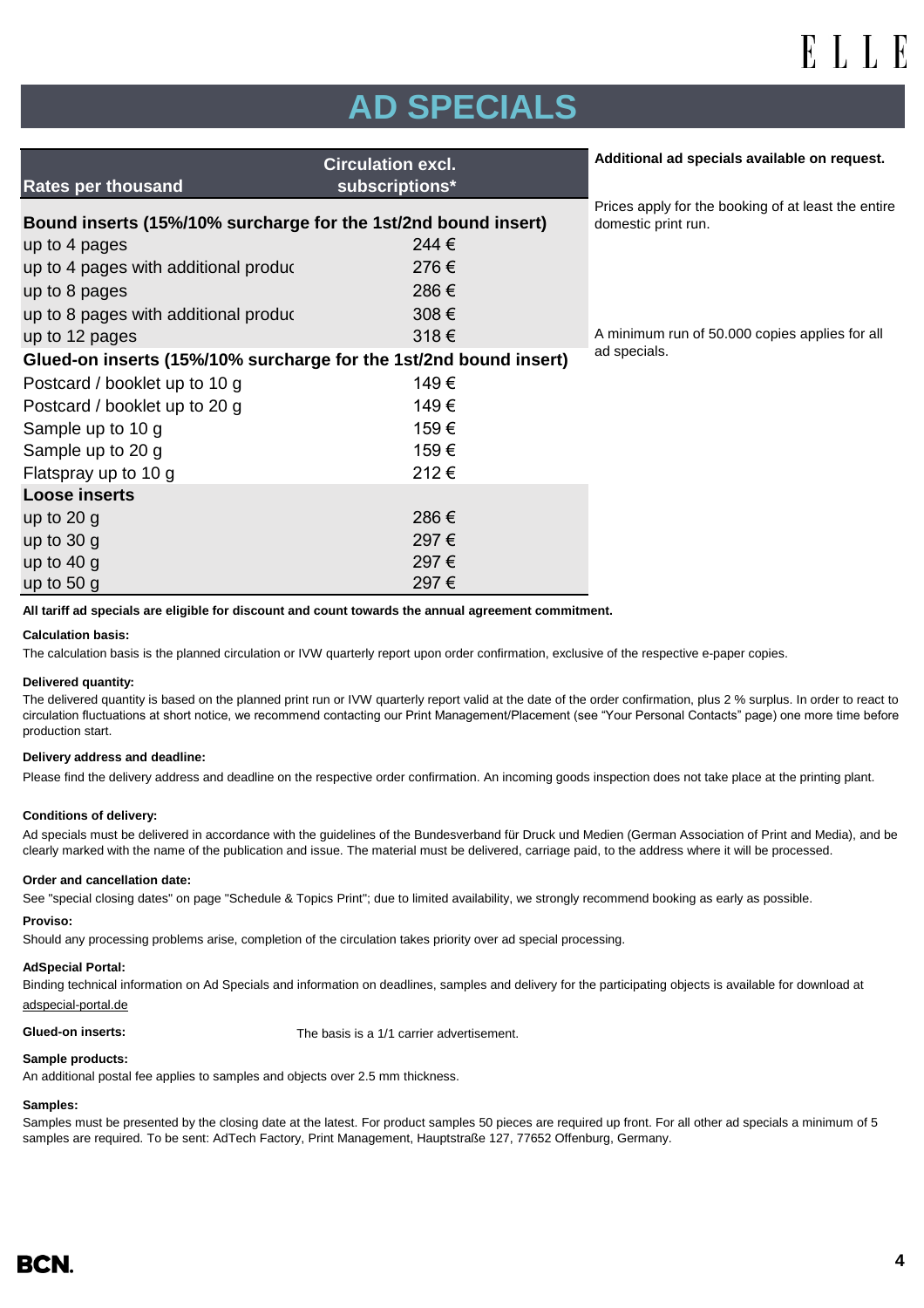| SCHEDIJIES                                                                  |              |               |                                                |                                |  |  |
|-----------------------------------------------------------------------------|--------------|---------------|------------------------------------------------|--------------------------------|--|--|
| The BCN topic preview tool provides you with attractive themes or specials: |              |               | brand-community-network.com/topic-preview-tool |                                |  |  |
| No.                                                                         | On sale date | Closing date* | Copy date**                                    | <b>Special closing date***</b> |  |  |
| 01/22                                                                       | 20.04.22     | 23.02.22      | 02.03.22                                       | 02.02.22                       |  |  |
| 02/22                                                                       | 15.11.22     | 20.09.22      | 27.09.22                                       | 30.08.22                       |  |  |

\* Closing & cancellation date

\*\* Delivery date for printer's copies

\*\*\* Closing & cancellation date for ad specials, special formats, special placements